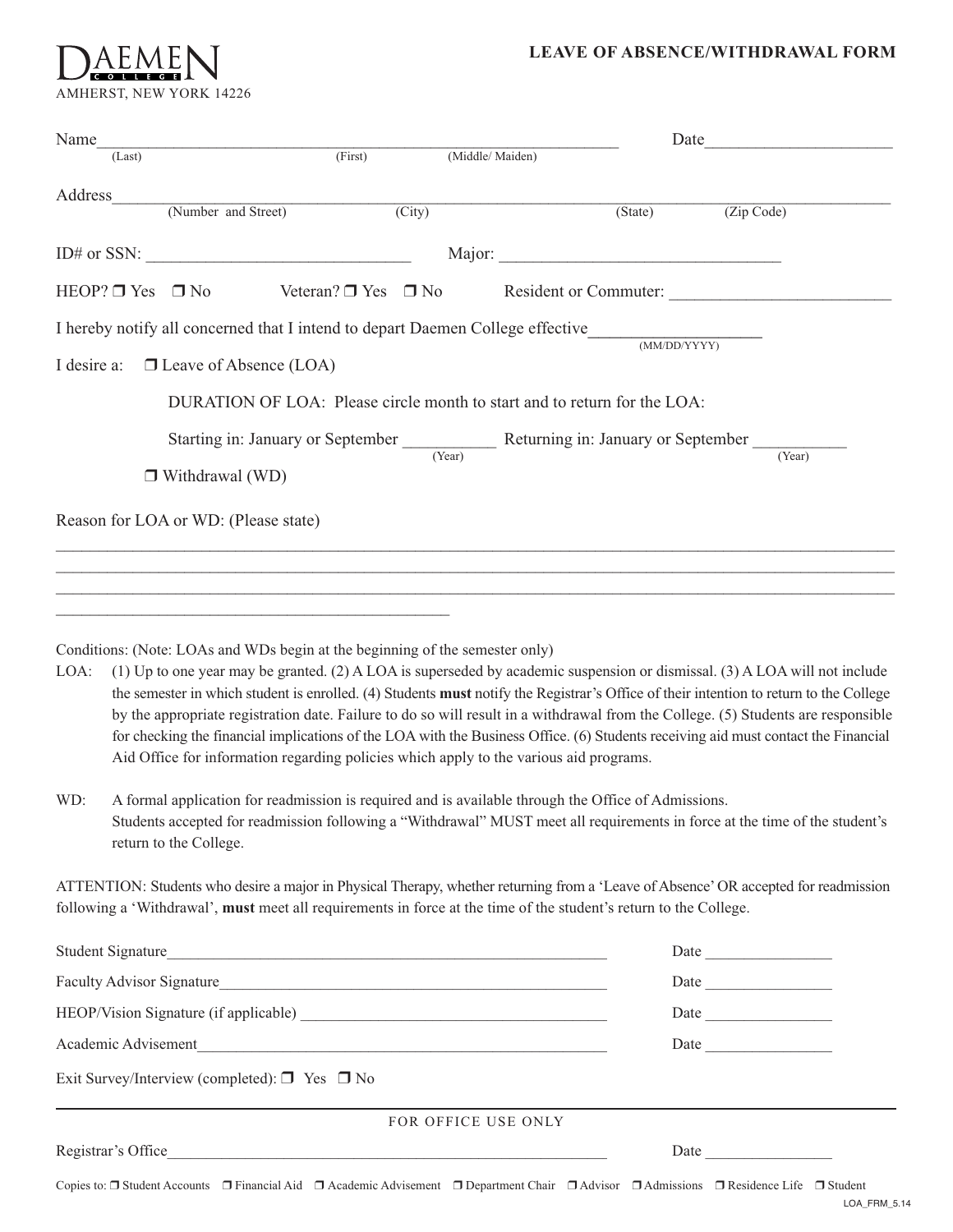## **Daemen College Exit Questionnaire**

| We value your opinion and are interested in knowing more about your decision to leave Daemen College. Please<br>take a few minutes to answer the following questions.         |                         |        |   |  |  |  |  |
|-------------------------------------------------------------------------------------------------------------------------------------------------------------------------------|-------------------------|--------|---|--|--|--|--|
|                                                                                                                                                                               |                         |        |   |  |  |  |  |
|                                                                                                                                                                               |                         |        |   |  |  |  |  |
| When did you begin to consider withdrawing from Daemen College? (mark one)                                                                                                    | Late in the<br>semester |        |   |  |  |  |  |
| <b>Fall semester</b>                                                                                                                                                          |                         | $\Box$ | П |  |  |  |  |
| Spring semester                                                                                                                                                               |                         | П      | П |  |  |  |  |
| Summer semester                                                                                                                                                               |                         | П      | П |  |  |  |  |
|                                                                                                                                                                               |                         |        |   |  |  |  |  |
| Prior to your submitting a withdrawal form, did you discuss your plan with any Daemen College faculty or staff?<br><b>No</b><br>Yes, once<br>$\Box$<br>Yes, more than once    |                         |        |   |  |  |  |  |
| If yes, with whom? (check all that apply)<br><b>Faculty Advisor (Department)</b><br>Academic Advisor (Student Success Center)<br><b>Faculty Member</b><br>Administrator/Staff |                         |        |   |  |  |  |  |

This section lists many reasons why students withdraw from college. Mark how important each was in your decision to withdraw from Daemen College.

#### **Academic Issues**

|    |                                           | <b>Major Reason</b> | <b>Minor Reason</b> | Not a Reason |
|----|-------------------------------------------|---------------------|---------------------|--------------|
| 1. | Courses are not challenging               |                     |                     |              |
| 2. | I am not doing well in my courses         |                     |                     |              |
| 3. | My grades were not as good as I expected  |                     |                     |              |
| 4. | I was not learning in class               |                     |                     |              |
| 5. | My professor(s) was not a good teacher    | H                   |                     |              |
| 6. | I was not ready for college level courses |                     |                     |              |
| 7. | I don't have good study habits            |                     |                     |              |
| 8. | I didn't get the academic advice I needed | $\mathsf{L}$        |                     |              |
| 9. | I have changed my career plans            |                     |                     |              |
|    | 10. Desired major was not offered         |                     |                     |              |
|    | My intended major is                      |                     |                     |              |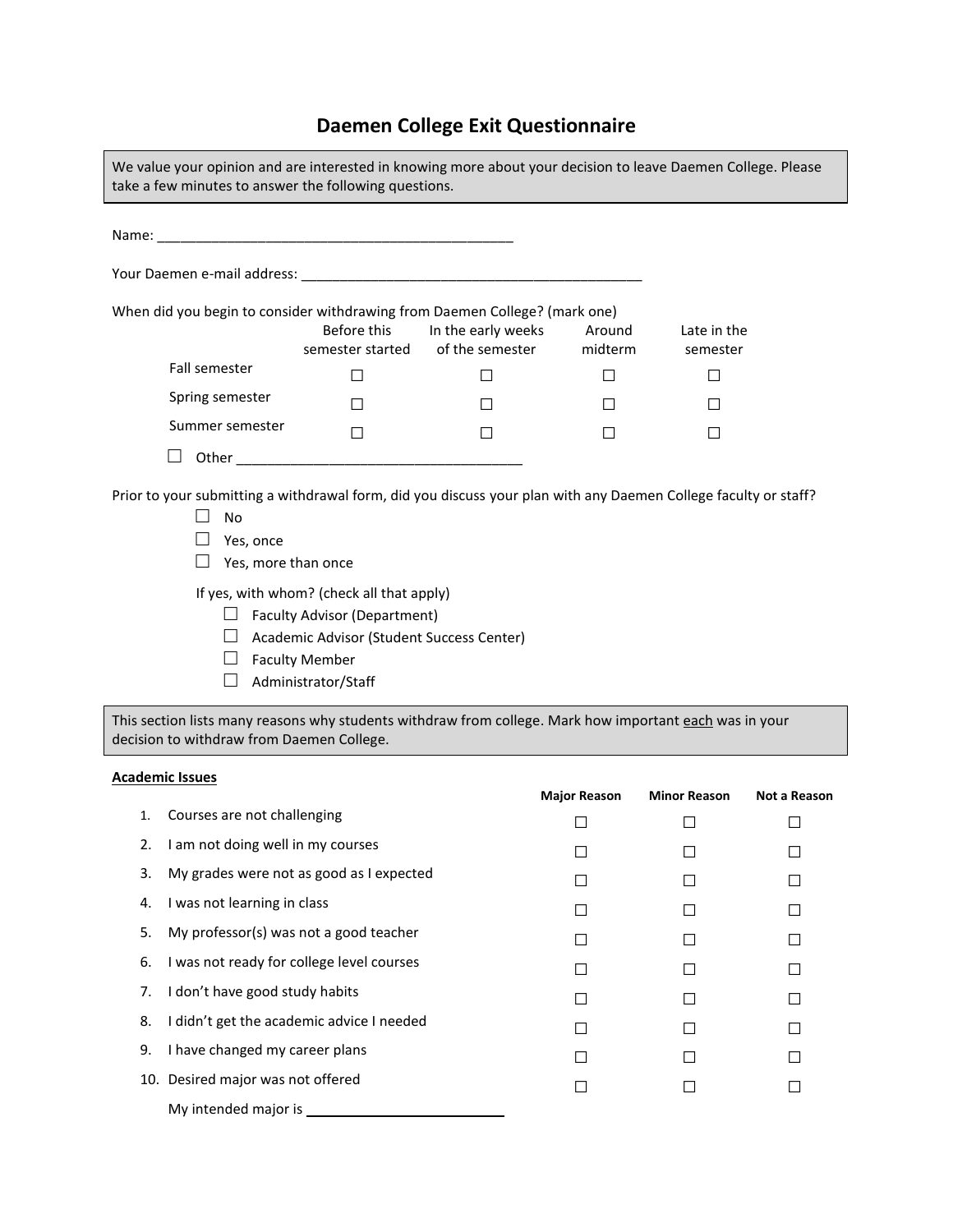## **Factors Outside the College**

|                                                                                    | <b>Major Reason</b> | <b>Minor Reason</b> | Not a Reason |
|------------------------------------------------------------------------------------|---------------------|---------------------|--------------|
| 11. I want a break from my college studies                                         |                     |                     |              |
| 12. I am having family problems                                                    |                     |                     |              |
| 13. I am having health problems                                                    |                     |                     |              |
| 14. I wanted to live closer to home                                                |                     |                     |              |
| 15. I must take care of my children/other family members                           |                     |                     |              |
| 16. I need to work full-time                                                       |                     |                     |              |
| 17. My commute is too long                                                         |                     |                     | $\Box$       |
| 18. Parking was too much of a hassle                                               |                     |                     |              |
| 19. Uncertain about the value of a college education                               |                     |                     |              |
| 20. Military service                                                               |                     |                     |              |
| 21. Major life event (marriage, divorce, birth of child,<br>death in family, etc.) |                     |                     |              |

#### **Social Circumstances**

|                                                                      | <b>Major Reason</b> | <b>Minor Reason</b> | Not a Reason |
|----------------------------------------------------------------------|---------------------|---------------------|--------------|
| 22. I do not like living in the residence halls                      |                     |                     |              |
| 23. I had problems with my roommate                                  |                     |                     |              |
| 24. As a commuter, I had difficulty meeting people                   |                     |                     |              |
| 25. I was not treated with respect by some Daemen<br>faculty & staff |                     |                     |              |
| 26. I felt discrimination at Daemen                                  |                     |                     | $\Box$       |
| 27. Lack of diversity                                                |                     |                     |              |
| 28. Too much diversity                                               |                     |                     | $\Box$       |
| 29. I didn't feel like I fit in                                      |                     |                     |              |
| 30. Not enough campus activities                                     |                     |                     |              |
|                                                                      |                     |                     |              |

## **Financial Problems**

|                                                                     | <b>Major Reason</b> | <b>Minor Reason</b> | Not a Reason |
|---------------------------------------------------------------------|---------------------|---------------------|--------------|
| 31. I do not have enough money to continue in school                |                     |                     |              |
| 32. Financial aid was inadequate                                    |                     |                     |              |
| 33. I think I can get an education for less money<br>somewhere else |                     |                     |              |
| 34. My family stopped supporting me                                 |                     |                     |              |
| 35. Encountered unexpected expenses                                 |                     |                     |              |
|                                                                     |                     |                     |              |
|                                                                     |                     |                     |              |

Enter the number of the reasons (above) which are your number one and number two "MAJOR REASONS" for withdrawing. 1. \_\_\_\_\_\_\_\_ 2. \_\_\_\_\_\_\_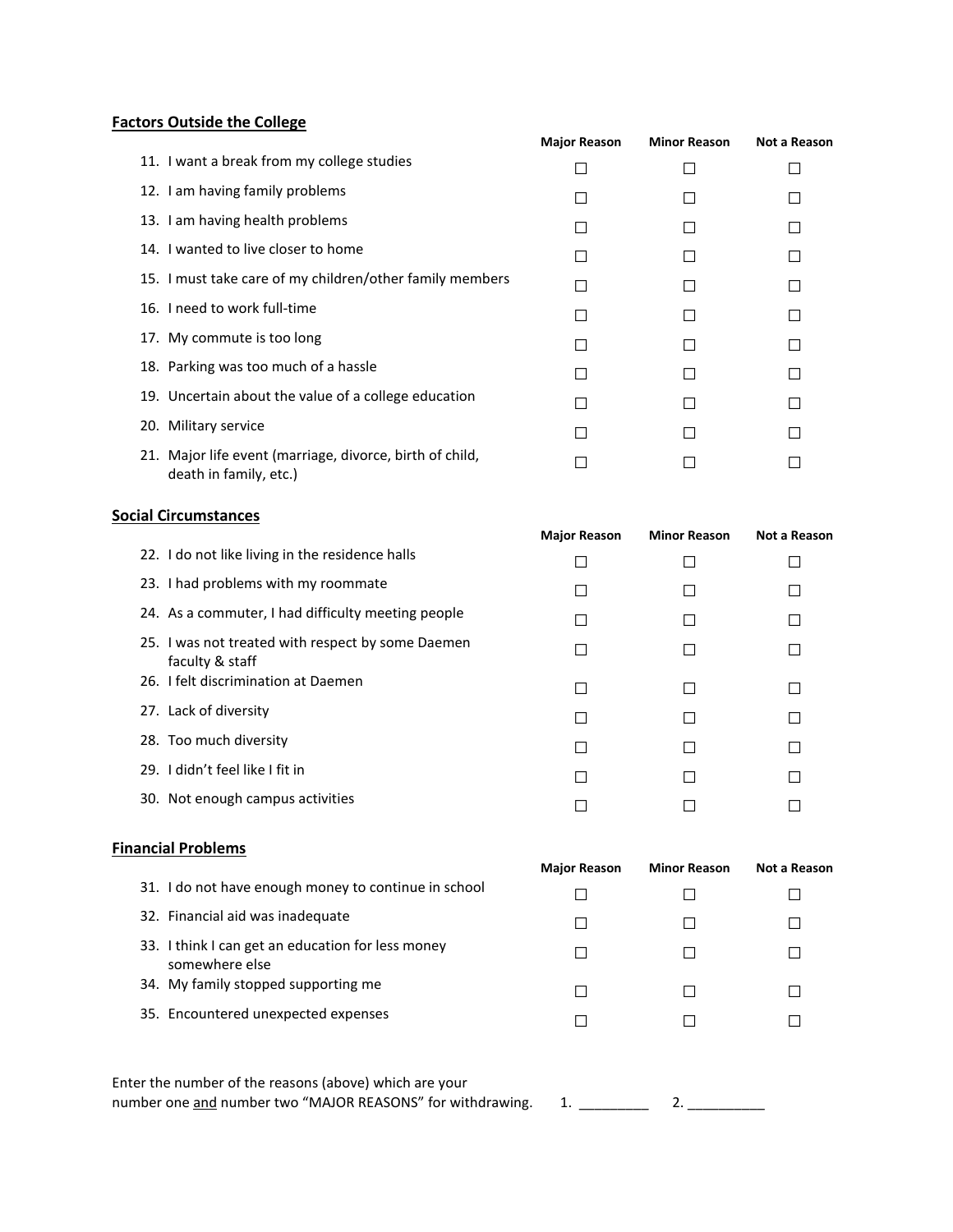Factors that led to my withdrawal were: (mark one)

- $\Box$  Primarily things I could have prevented
- $\Box$  Primarily things that Daemen could have prevented
- $\square$  Primarily things that neither I nor Daemen could control

About how many hours did you spend in a typical week during the semester…

|              | Working on-campus?  |
|--------------|---------------------|
|              | 0                   |
|              | 1-5                 |
| $\mathsf{I}$ | $6-10$              |
|              | 11-15               |
|              | $16 - 20$           |
|              | More than 20        |
|              | Working off-campus? |
|              | U                   |
|              | $1 - 5$             |
|              | $6-10$              |
|              | $11 - 15$           |
|              | 16-20               |
|              |                     |

□ More than 20

Please check if you have used any of the following offices or services on campus:

| Academic Advisement Office                            | <b>Counseling Services</b> |               | New Student Orientation          |
|-------------------------------------------------------|----------------------------|---------------|----------------------------------|
| Academic Coaching Services/<br><b>Learning Center</b> | <b>Disability Services</b> |               | <b>Registration Office</b>       |
| <b>Academic Computing Labs</b>                        | Financial Aid Office       | $\mathcal{L}$ | Residence Life Office            |
| Admissions Office                                     | HEOP                       | П             | Service Learning Office          |
| <b>Athletic Facilities</b>                            | <b>LEADS Program</b>       | H             | <b>Student Accounts Office</b>   |
| Campus Ministry                                       | Library Services           |               | <b>Student Activities Office</b> |
|                                                       |                            |               |                                  |

□ Career Services

Were you involved in any student clubs or student organizations?

□ Yes

□ No

If yes, please list: